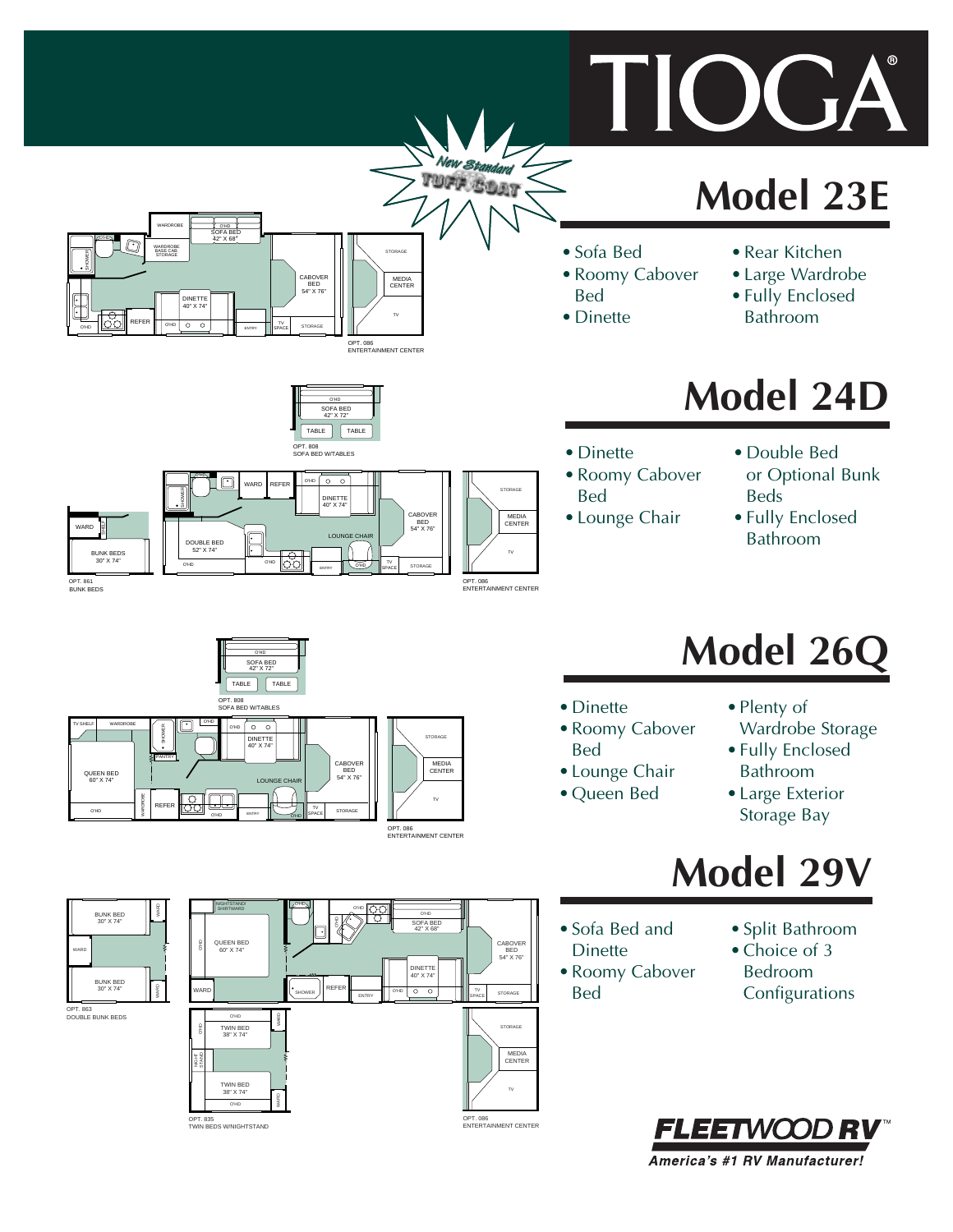### **Features**

- *A 5,000 lb. trailer hitch\* is available on all models to bring along your boat, ATVs or other toys.*
- *Tioga's high-gloss "Tuff Coat™" fiberglass walls are enhanced with color-coordinated graphics for lasting style.*
- *Tioga has a 41 ⁄ 4" crowned roof with a one-piece, durable, quality Tuff-Ply™ cover to protect your motor home from the elements.*
- *Convenient and spacious storage compartments are easy to open and made of noncorrosive polyethylene or galvanized sheet metal liners.*
- *An optional electric powered entry step provides convenient automatic step extension when the door is opened and retraction when the door is shut.*
- *Automotive style undercoating protects vital components and chassis from rust and corrosion.*
- *A drip rail molding on both sides of your Tioga guides roof water run-off to the front and rear of your coach, away from openings and patio area.*
- *Optional steel running boards with sturdy formed steel construction, and a protective powder-coated finish, are available for the first step into the cab of your new Tioga.*
- *Anti-wicking process, on all of Tioga's openings and windows, includes multiple seals for prevention of leaks and moisture buildup.*
- *Velvac® breakaway exterior mirrors are mounted on pivoting arms for safe rotation if impacted. They are also available with optional remote electric adjustment and heated defrost features. (Selected Models)*
- *The optional skirt paint adds a classic touch to Tioga's exterior.*

### **Specifications**

| <b>Ford<sup>®</sup></b> Chassis                         | <b>23E</b> | <b>24D</b>                                                                                          | 26Q     | <b>29V</b>                                |  |
|---------------------------------------------------------|------------|-----------------------------------------------------------------------------------------------------|---------|-------------------------------------------|--|
| Engine Liters                                           | 6.8        | 6.8                                                                                                 | 6.8     | 6.8                                       |  |
| Wheelbase                                               | 158"       | 158"                                                                                                | 176"    | 198"                                      |  |
| $GVWR$ (lbs) $(1)$                                      | 14,050     | 14,050                                                                                              | 14,050  | 14,050                                    |  |
| Front GAWR (lbs) (2)                                    | 4,600      | 4.600                                                                                               | 4,600   | 4,600                                     |  |
| Rear GAWR (lbs) (2)                                     | 9,450      | 9,450                                                                                               | 9,450   | 9,450                                     |  |
| Base Weight (lbs) (3)                                   | 9,899      | 9,186                                                                                               | 9.840   | 10,140                                    |  |
| GCWR (lbs) (4)                                          | 19,050     | 19,050                                                                                              | 19,050  | 19,050                                    |  |
| Hitch Rating Weight (lbs)*                              | 5,000      | 5,000                                                                                               | 5,000   | 5,000                                     |  |
| Tongue Weight (lbs)*                                    | 500        | 500                                                                                                 | 500     | 500                                       |  |
| Fuel Capacity (gal)                                     | 55         | 55                                                                                                  | 55      | 55                                        |  |
| <b>Dimensions and Capacities</b>                        |            |                                                                                                     |         |                                           |  |
| Overall Length (5)                                      | $23'$ 11"  | 24' 11"                                                                                             | 26' 11" | 29' 11"                                   |  |
| Overall Height (with A/C)-only if standard              | 10'9''     | 10'9''                                                                                              | 10'9''  | 10'9''                                    |  |
| Overall Width (maximum) (6)                             | 102"       | 102"                                                                                                | 102"    | 102"                                      |  |
| Interior Height (maximum)                               | 79"        | 79"                                                                                                 | 79"     | 79"                                       |  |
| Interior Width (maximum)                                | 96"        | 96"                                                                                                 | 96"     | 96"                                       |  |
| Fresh Water Holding Tank (gal)                          | 35         | 30                                                                                                  | 30      | 30                                        |  |
| Grey Water Holding Tank (gal)                           | 36         | 36                                                                                                  | 34      | 37                                        |  |
| Black Water Holding Tank (gal)                          | 35         | 35                                                                                                  | 36      | 37                                        |  |
| Appliance LPG Tank (gal) (WC) (7)                       | 14         | 14                                                                                                  | 14      | 14                                        |  |
| Water Heater Tank (gal)                                 | 6          | 6                                                                                                   | 6       | 6                                         |  |
| Liquid Weight Reference Water (gal) = (8.3 lbs/3.8 kgs) |            | Fuel (gal) = $(6.1 \text{ lbs}/2.8 \text{ kgs})$<br>LPG $(gal) = (4.2 \text{ lbs}/1.9 \text{ kgs})$ |         |                                           |  |
| <b>Metric Conversion</b>                                |            | Multiply pounds x 0.453 to obtain kilograms                                                         |         | Multiply gallons x 3.785 to obtain liters |  |

- 1. GVWR (Gross Vehicle Weight Rating): Means the maximum permissible loaded weight of the motor home. The GVWR is equal to or greater than the sum of the unloaded vehicle weight plus the net carrying capacity.
- may differ. Refer to Fleetwood and chassis manufacturer manuals for complete information. 5. Length taken from front bumper to rear bumper (excludes accessories).
	- 6. Excludes safety equipment and awnings.
- 2. GAWR (Gross Axle Weight Rating): Means the maximum permissible loaded weight a specific axle is designed to carry.
- 3. Base Weight: Means the estimated weight of the motor home without fuel, options, water, cargo or passengers.
- 4. GCWR (Gross Combined Weight Rating): Means the value specified by the motor home manufacturer as the maximum allowable loaded weight of this motor home with its towed vehicle. Towing and braking capacities
- 7. Tank Manufacturer's listed water capacity (WC). Actual LPG capacity is 80% of water listing as required by the safety code.
- N/A: Information not available at the time of publication. \* The chassis manufacturer recommends the installation of a supplemental brake control system to activate the brakes on the vehicle or trailer you
- **IMPORTANT—PLEASE READ:** Product information, photography and illustrations included in this publication were as accurate as possible at the time of printing. For further product information and changes, please visit our website at www.fleetwoodrv.com or contact your local Fleetwood dealer. Prices, materials, design and specifications are subject to change without notice. All weights, fuel, liquid capacities and dimensions are approximate. Fleetwood has designed its recreational vehicles to provide a variety of uses for its customers. Each vehicle features optimal seating, sleeping, storage and fluid capacities. The user is responsible for selecting the proper combination of loads (i.e. occupants, equipment, fluids, cargo, etc.) to ensure that the vehicle's capacities are not exceeded.

are towing.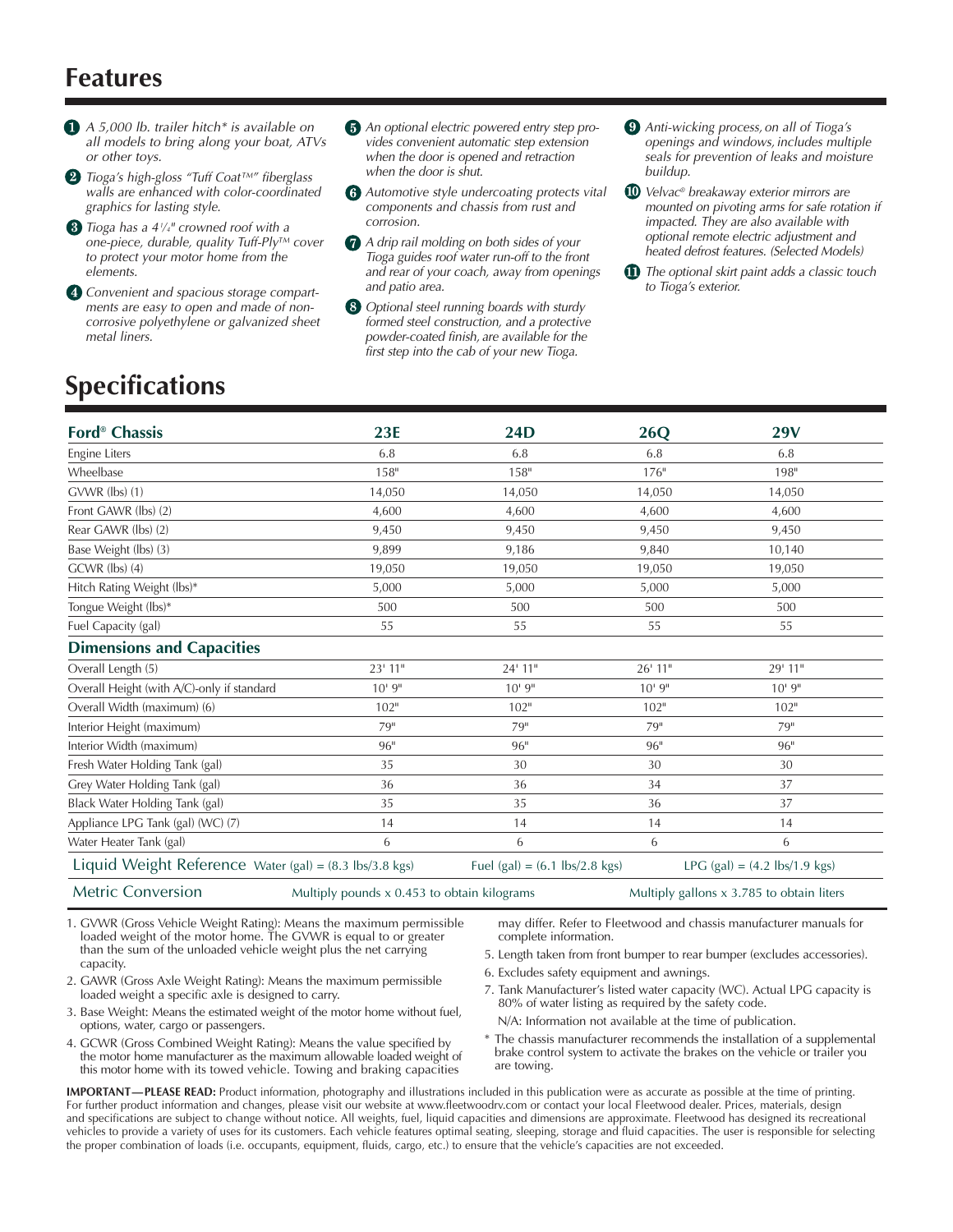## **Standards**

| <b>Exterior Automotive</b>                                      |
|-----------------------------------------------------------------|
| Chassis—Ford® E450, 6.8L Triton™ V10 w/305 hp,                  |
| Dual Airbags, 4W Anti-Lock Brakes, Automatic                    |
| 4-Speed Transmission w/Overdrive                                |
| Trailer Hitch - Class III (5,000 lbs. Rating)                   |
| 7-Pin Hitch Plug                                                |
| Stainless Steel Wheel Liners                                    |
| <b>Interior Automotive</b>                                      |
| Power Windows & Door Locks                                      |
| Flexsteel <sup>®</sup> Adjustable/Reclining Bucket Seats        |
| w/Armrest (Ford)                                                |
| Chassis Supplied—Heating & Air Conditioning,                    |
| Cigarette Lighter/12V Power Supply, Intermittent                |
| Windshield Wipers, Power Steering w/Tilt Wheel,                 |
| Cruise Control, Sunvisors (2), Dome Light, Beverage             |
| Cup-Holders, Map Pocket                                         |
| Privacy Curtain Panel                                           |
| Exterior                                                        |
| High-Gloss Tuff Coat™ Smooth Fiberglass Exterior                |
| 1-Pc. Crowned Roof w/Tuff-Ply™ Covering                         |
| Corrosion Resistant Aluminum Tube Hull Framing                  |
| Vacu-bond <sup>®</sup> Hull Lamination Process                  |
| Undercoating-Automotive Quality Undercarriage<br>Protection     |
| Aluminum Running Boards                                         |
| Molded Rear Wheel Trim Flares                                   |
| Molded Rear Wall/Ceiling Transition Trim                        |
| Rear Ladder                                                     |
| Breakaway Side Mirrors                                          |
| AC Duplex GFI Receptacle on Patio Side                          |
| Windows-Radius Tinted                                           |
| Large Storage Bay-Multi-Door Compartment Access                 |
| w/Smaller Storage Wells for Convenient Cargo                    |
| Organization, Strut Assisted Doors (26Q Only)                   |
| Entry Door w/Screen Door & Deadbolt Lock                        |
| Porch Light w/Interior Switch                                   |
| Interior                                                        |
| 54" X 76" Cabover Bed w/Patented Slider Bunk                    |
| Operation, Privacy Curtain, Roof Vent & Sliding Side<br>Windows |
| Cabover Bunk Ladder                                             |
| Ceiling Lights w/Wall Switches at Entry & Lavy                  |
| Day/Night Pleated Shades-Living Area                            |
| Night Pleated Shades—Bedroom (N/A on 23E)                       |
| Cup-holders (2) in Dinette                                      |
| Large Viewing Window in Dinette                                 |
| Residential Style Clock                                         |
| Carpet w/Pad & Vinyl Flooring in Galley & Lavy                  |
| Telephone/Modem Jack w/Exterior Jack Input                      |
| Cabinetry                                                       |
| Raised Panel Doors w/Hardwood Frames                            |
| Brentwood Cherry Woodgrain                                      |
| Drawer Boxes—Real Wood Construction                             |
| Galley                                                          |
| Sink—Residential Size Double Bowl                               |
| Faucet-Single Lever Control                                     |
| Rangehood w/Light & Fan                                         |
| 3-Burner Range w/High-Output/Piezo Ignitor & Oven               |
| Microwave Oven—1.0 cu. ft. w/Touch Panel                        |
| Refrigerator/Freezer—Dometic® 6 cu. ft.                         |
| Flip-Top Extension (N/A on 23E)                                 |
|                                                                 |

| Holder, Paper Towel Holder, Sink Cover/Cutting                                                         |
|--------------------------------------------------------------------------------------------------------|
| Board, Silverware Drawer<br>Decorative Wall Border                                                     |
|                                                                                                        |
| Bath                                                                                                   |
| Shower Surround/Pan-Molded ABS (26Q and 29V<br>Only)                                                   |
| Shower/Tub Surround/Pan-Molded ABS (23E and                                                            |
| 24D Only)                                                                                              |
| Shower Head w/Flexible Hose Extension                                                                  |
| Rectangular Sink w/Dual Control Faucet                                                                 |
| Medicine Cabinet-Wood Construction                                                                     |
| Mirror-Wall Mounted                                                                                    |
| <b>Towel Bar</b>                                                                                       |
| Skylight/Roof Vent w/12V Fan                                                                           |
| Toilet-Marine Style w/Tissue Roll Holder                                                               |
| Bath Door-White Colonial Panel w/Residential                                                           |
| Passage Lock                                                                                           |
| <b>Bedroom</b>                                                                                         |
| Bedspread w/Pillow Shams (N/A on 23E)                                                                  |
| Mattress-Innerspring (N/A on 23E)                                                                      |
| Double Bed (24D Only)<br>Queen Bed (26Q and 29V Only)                                                  |
| TV Shelf w/12V & Cable Jacks, AC Receptacle (26Q                                                       |
| and 29V Only                                                                                           |
| Reading Lights-Adjustable (N/A 23E)                                                                    |
| <b>Furnishings</b>                                                                                     |
| Furniture-Quality Construction by Flexsteel®                                                           |
| Sofa-Jackknife w/Armrests & Snack Tray/Convertible                                                     |
| for Sleeping (23E and 29V Only)                                                                        |
| Dinette-Convertible for Sleeping                                                                       |
| Lounge Chair-Swivel Base w/Forward Facing Lock                                                         |
| Position (24 and 26Q Only)                                                                             |
| <b>Entertainment</b>                                                                                   |
| Video Ready Package-Retractable TV Antenna,                                                            |
| Amplified Antenna Booster, Interior Jacks w/12V &<br>Coax Cable Ports, Coax Cable, Exterior Park Cable |
| Input Jack                                                                                             |
| Radio (Cab)-AM/FM/Cassette                                                                             |
| 4 Speakers-(2) in Cab Doors, (2) Ceiling Mounted                                                       |
| <b>Coach Support Systems</b>                                                                           |
| Monitor Panel-Auxiliary & Chassis Battery Condition                                                    |
| Check, Holding Tank Levels, Fresh Water Tank Level,                                                    |
| LP Gas Tank Level, All Level Readings in 1/4                                                           |
| Increments, DSI Water Heater Switch w/Lighted<br>Indicator, Water Pump Switch w/On Indicator Light,    |
| Battery Disconnect Switch, Generator Start/Stop                                                        |
| Switch & Hour Meter (w/Generator Option)                                                               |
| Auxiliary Battery-12V                                                                                  |
| Auxiliary Batteries-Dual 6V Deep Cycle (23E Only)                                                      |
| Battery Compartment-Molded Cross-Link                                                                  |
| Polyethylene Container & Lid Easy Access for Battery<br>Maintenance & Electrical Components Check      |
| Auxiliary Start Circuit-Emergency Start Assist Switch                                                  |
| on Dash                                                                                                |
| Battery Disconnect-Auxiliary Battery(ies), Switch on                                                   |
| <b>Monitor Panel</b>                                                                                   |
| AC/DC Load Center w/12V Converter/Battery Charger                                                      |
| Shore-Line Power Cord-30-Amp, 30' Long,                                                                |
| Compartment Storage                                                                                    |
| Roof Vent-Bedroom (N/A 23E)                                                                            |
| Furnace-25,000 BTU, Auto-Ignition, Ducted, Wall<br>Mtd. Thermostat (23E and 24D Only)                  |
| Furnace-30,000 BTU, Auto-Ignition, Ducted, Wall                                                        |
| Mtd. Thermostat (26Q and 29V)                                                                          |

Kitchen Convenience Package—Spice Rack, Knife

Fresh Water Plumbing—Cross-Linked Polyethylene Tubing Water Heater—6 Gallon, Electronic Ignition, LP Gas Water Heater Bypass Valve—Fresh Water System Winterization Water Pump—12V, Demand Operation Water Pump Controller—On/Off Switches at Galley, Lavy & Optional Exterior Wash Unit Water Tank Drain City Water Hook-Up Sewer Hose Compartment—Located Near Holding Tank Dump Valves **Safety** 3-Point Seat Belts—Driver and Passenger Front Seats Driver/Passenger Airbag Supplemental Restraint System Lap Belts—At Selected Living Area Seating Positions

Smoke/Detector/Alarm Carbon Monoxide Detector/Alarm Fire Extinguisher—10 BC GFI Circuit Protection—Galley, Lavy, Patio Receptacles Entry Assist Handle

### **Slide-Out**

Living Room—Wardrobe/Sofa w/Debris Awning (23E Only)

## **Options**

| tible           | <b>Exterior Automotive</b>                                                                                      |
|-----------------|-----------------------------------------------------------------------------------------------------------------|
|                 | Spare Tire                                                                                                      |
|                 | <b>Interior Automotive</b>                                                                                      |
| <sub>ck</sub>   | Rearview Camera/Monitor System (29V Only)                                                                       |
|                 | <b>Custom Dash Appliques</b>                                                                                    |
|                 | Radio (Cab)-AM/FM/CD                                                                                            |
| &<br>le         | <b>Exterior</b>                                                                                                 |
|                 | Steel Running Boards                                                                                            |
|                 | <b>Painted Skirts</b>                                                                                           |
|                 | Power/Heated Side Mirrors                                                                                       |
| ed              | Awning-Patio Cover (USA Only)                                                                                   |
|                 | Electric Power Entry Step                                                                                       |
| dition<br>evel, | Wash Unit-Dual Control Faucet, Shower Hose<br>w/Flexible Hose, Water Pump On/Off Switch                         |
|                 | Bicycle Rack-Trailer Hitch Receiver Mount                                                                       |
|                 | <b>Galley</b>                                                                                                   |
| şht,            | Water Filtration System                                                                                         |
|                 | <b>Bedroom</b>                                                                                                  |
|                 | Twin Beds (29V Only)                                                                                            |
| nly)            | Bunk Beds w/Cushions (24D Only)                                                                                 |
|                 | Double Bunk Beds w/Cushions (29V Only)                                                                          |
| ttery           | <b>Entertainment</b>                                                                                            |
|                 | Satellite Dish-Digital Elevation Sensor w/Manual Lift                                                           |
| vitch           | 13" Color TV and VCR                                                                                            |
| h on            | Entertainment System-27" Panasonic TV, Panasonic<br>Hi-Fi VCR, Media Storage Center                             |
| arger           | Exterior Entertainment Center-w/AM/FM/CD Player<br>and Auxiliary Speaker, Coax Cable and 12V/110<br>Receptacles |
|                 | <b>Coach Support Systems</b>                                                                                    |
|                 | Air Conditioner-13,500 BTU/Ducted (23E, 24D and                                                                 |
| (11)            | $($ $\cap$ Models $\cap$ nli $\cup$                                                                             |

Air Conditioner—13,500 BTU/Ducted (23E, 24D and 26Q Models Only)

Air Conditioner—15,000 BTU/Ducted (29V Only) Dual Auxiliary Batteries—Dual 6V (24D, 26Q and 29V Models Only)